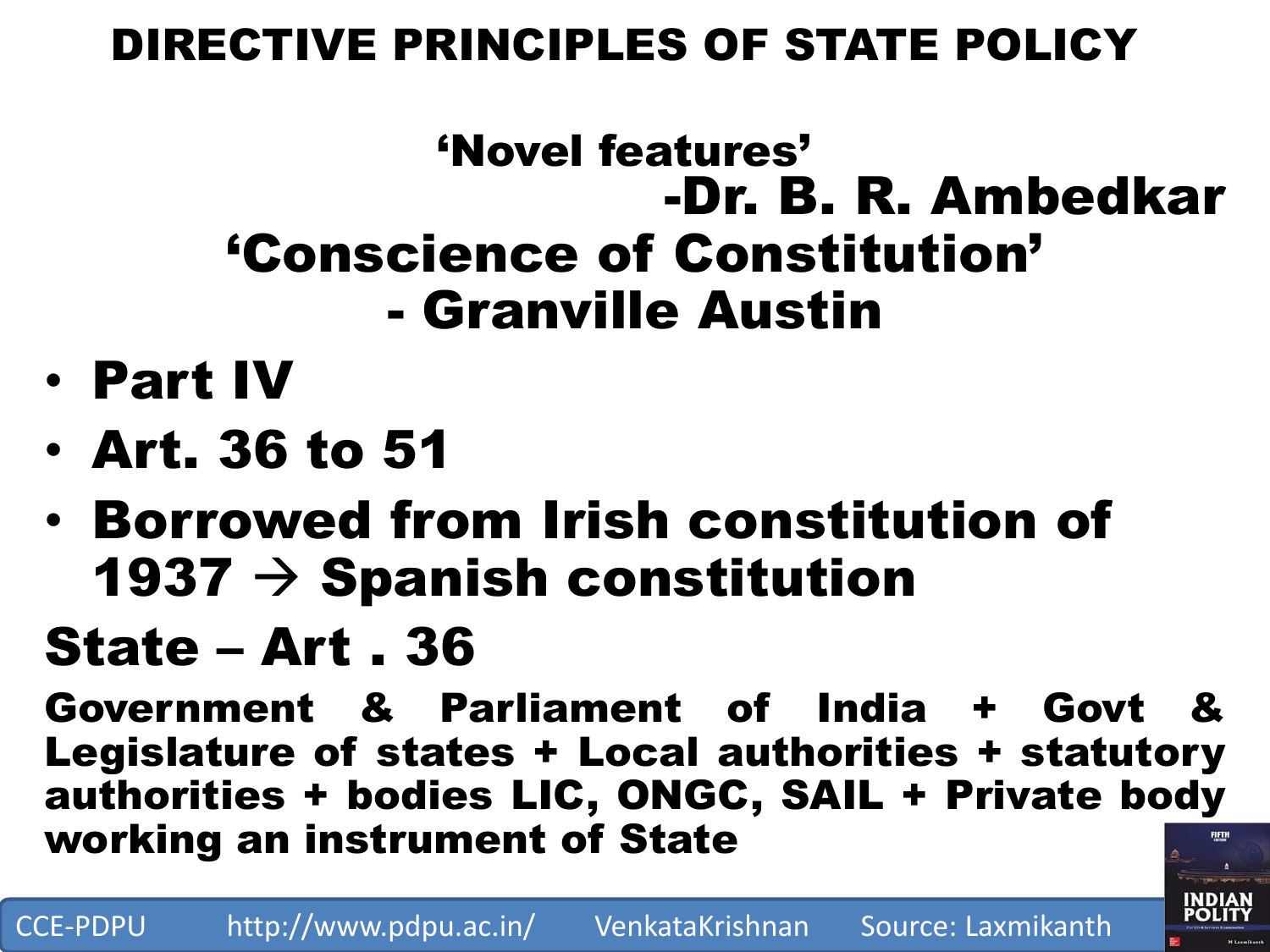## FEATURES OF DIRECTIVE PRINCIPLES – Fundamental in governance

- Ideals state should keep in mind while formulating policies and enacting laws
- Constitutional instructions [Resembles GoI Act, 1935, ONLY to GG or Governor] /recommendation to legislative/executive/administrative
- Economic, Social & Political program
- To establish Economic & Social democracy
- Non justiciable but, help courts in examining & determining validity of Law
- Classification NOT in constitution 3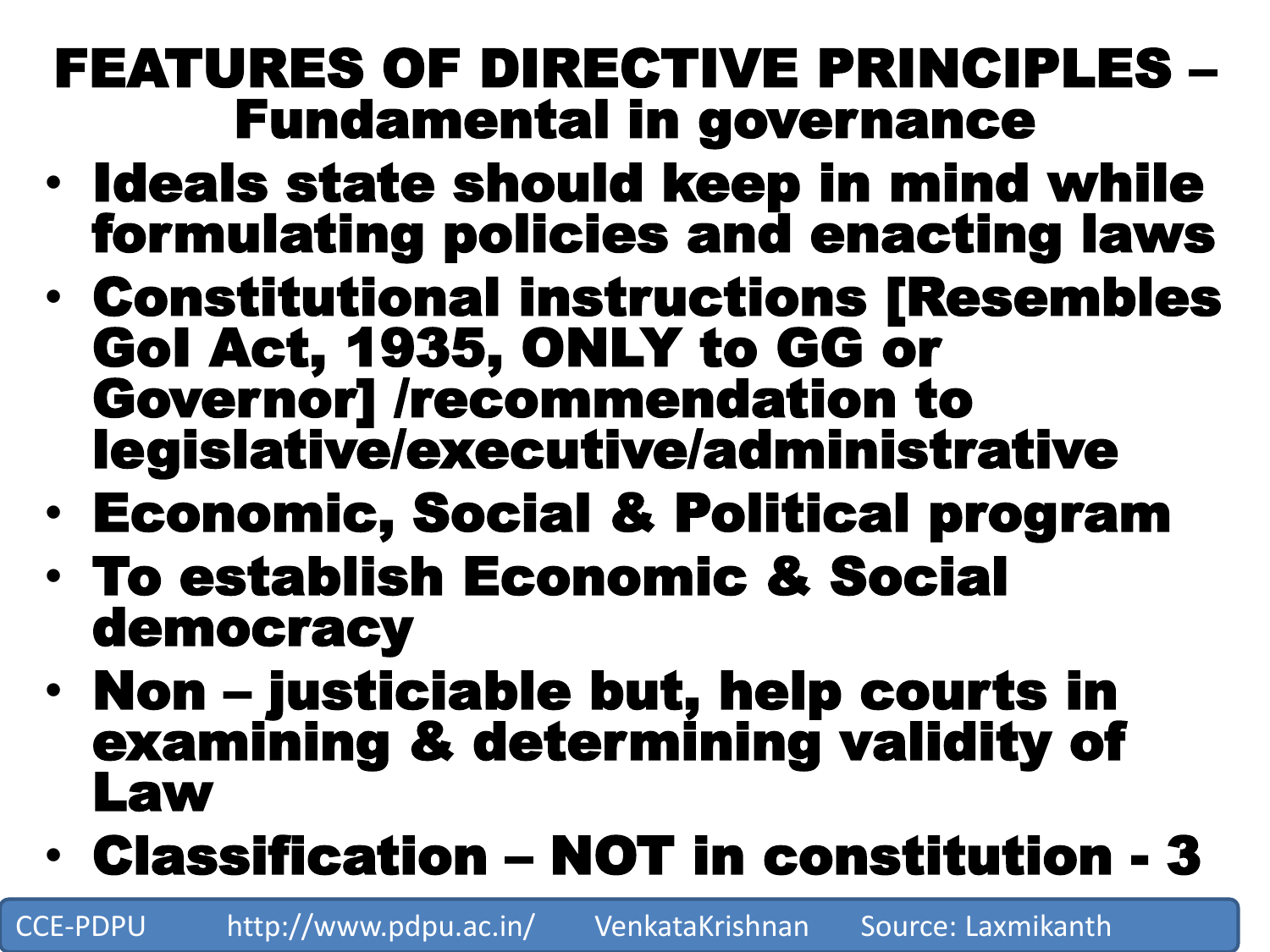# SOCIALISTIC PRINICIPLES

### Aim to democratic socialistic state & socioeconomic justice

# $\sqrt{$  Art 38

### To minimize inequalities in income, status, facilities & opportunities.

## $\checkmark$  Art 39

Adequate means of livelihood, equitable distribution of material resources, prevention of concentration of wealth & means of production, equal pay, preservation of health & strength of workers & children against forcible abuse , opportunities for healthy development of children.

## $\checkmark$  Art 39 A

# Equal justice & free legal aid.

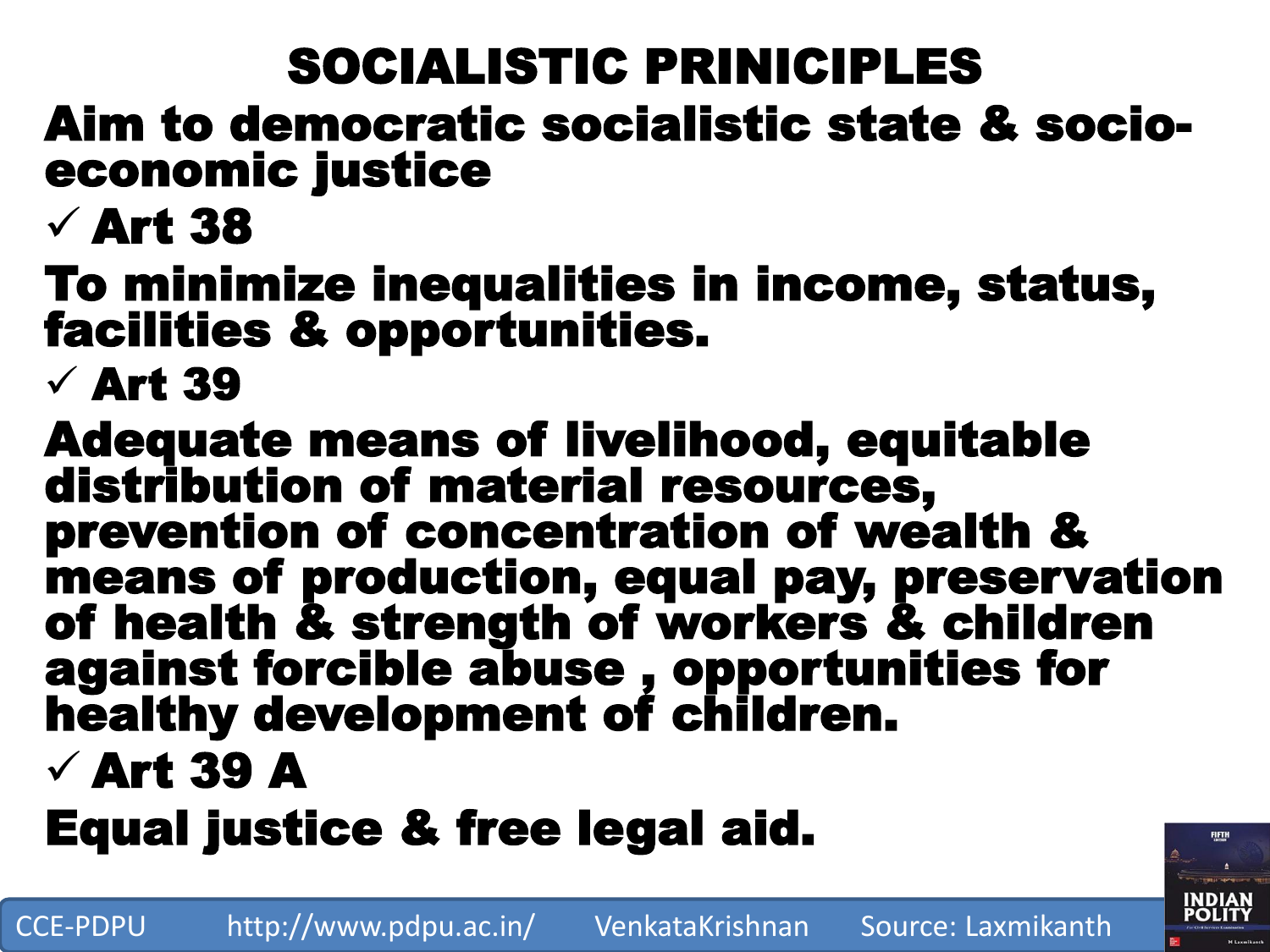### SOCIALISTIC PRINICIPLES  $\sqrt{$  Art 41 right to work , to education, public assistances

Unemployment **☆Old age** Sickness Disablement

## $\checkmark$  Art 42

Just & humane conditions for work & maternity relief

## $\sqrt{$  Art 43

#### Secure living wage, a decent STD of life & social & cultural opportunities for all workers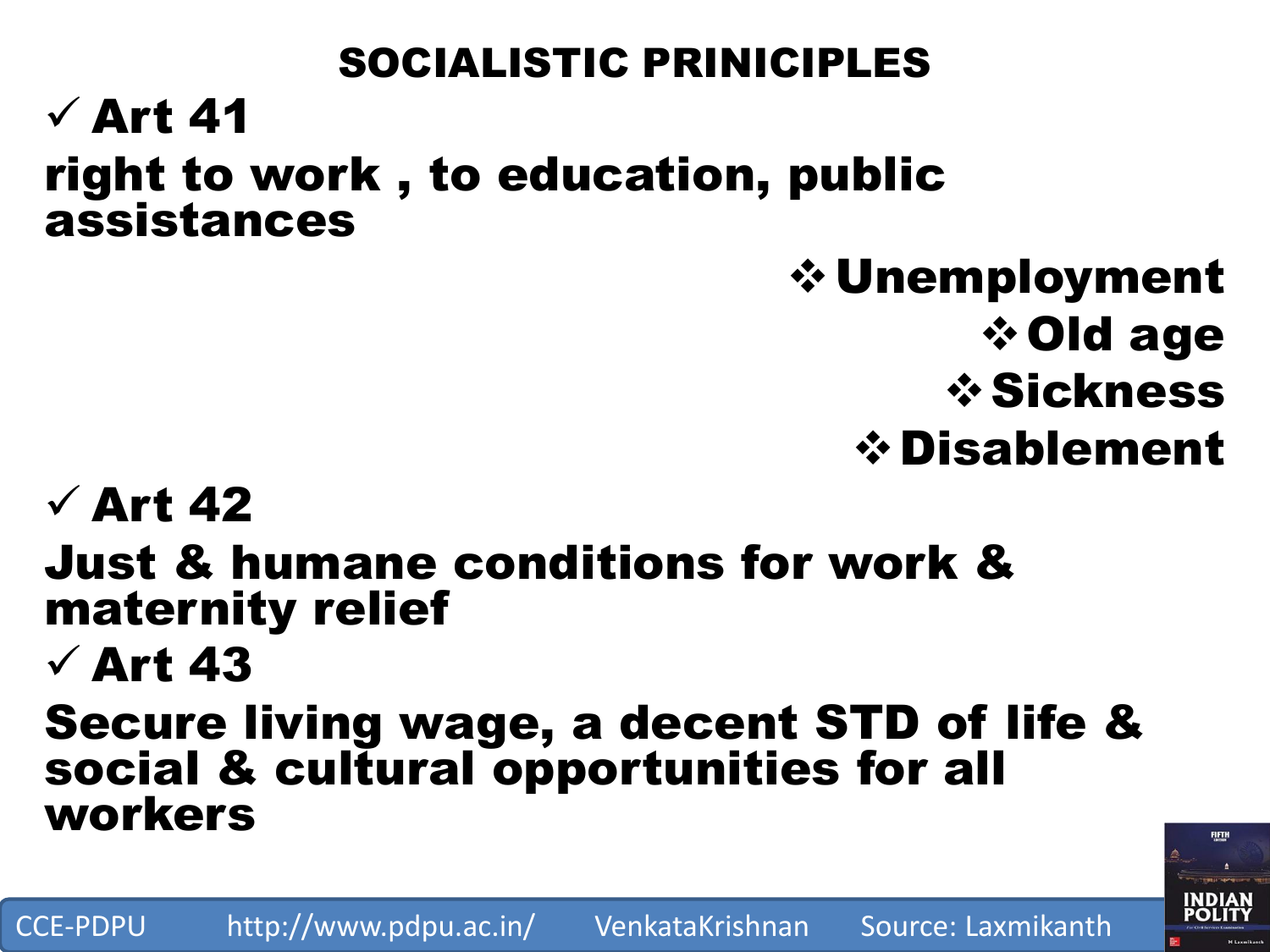## SOCIALISTIC PRINICIPLES

# $\sqrt{$  Art 43 A

# Participation of workers in the management of industries

# $\sqrt{$  Art 47

# Raise the level of nutrition & STD of living of people and to improve public health

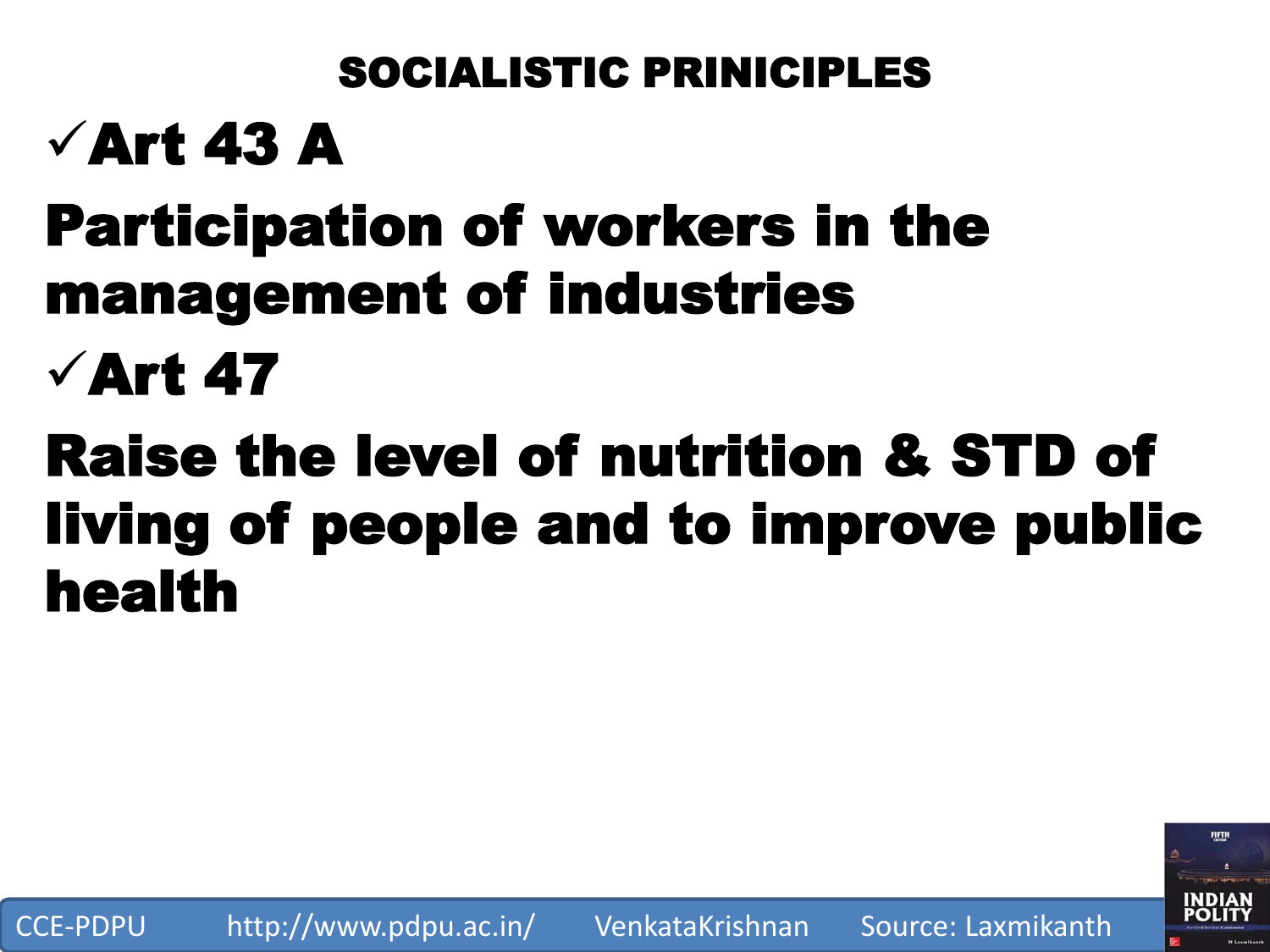- Minimum wage: Bare needs: Food, shelter & clothing
- Living wage: Bare needs + education, health & insurance
- Fair wage: mean of 1 & 2

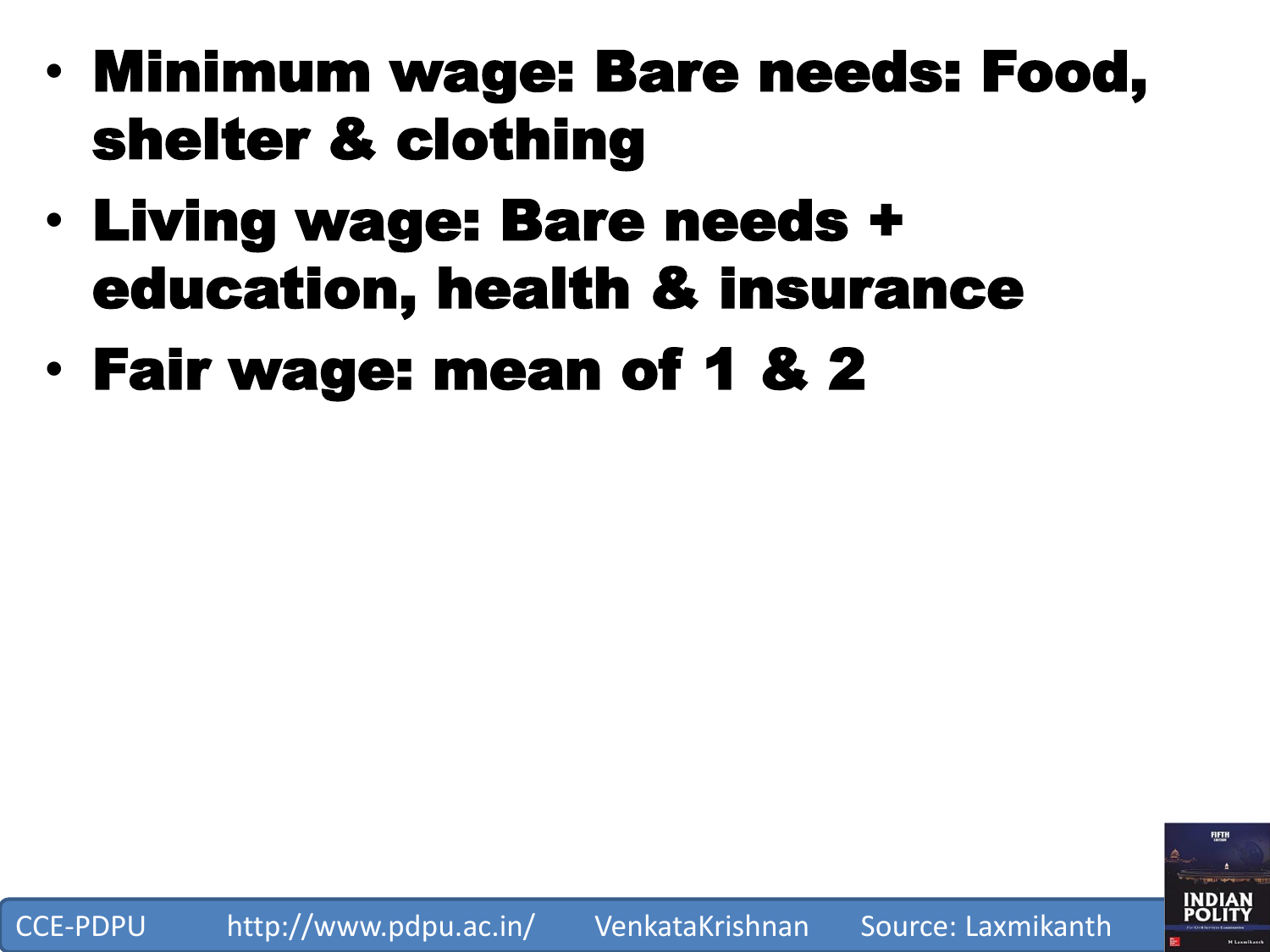GANDHIAN PRINCIPLES – programme of reconstruction Art 40: organization of village panchayats Art 43: promotion of cottage industries in rural areas by individual/cooperation Art 43B: cooperative societies

> Voluntary formation Autonomous functioning Democratic control Professional management

> > **INDIAN<br>POLITY**

Art.46: promotion of educational & economic interests of SCs, STs & other weaker sections and protect them from social injustice & exploitation

Art 47: prohibit the consumption of intoxicating drinks & drugs

Art 48: prohibition of slaughter of cows, calves and other milch & draught animal and to improve their breeds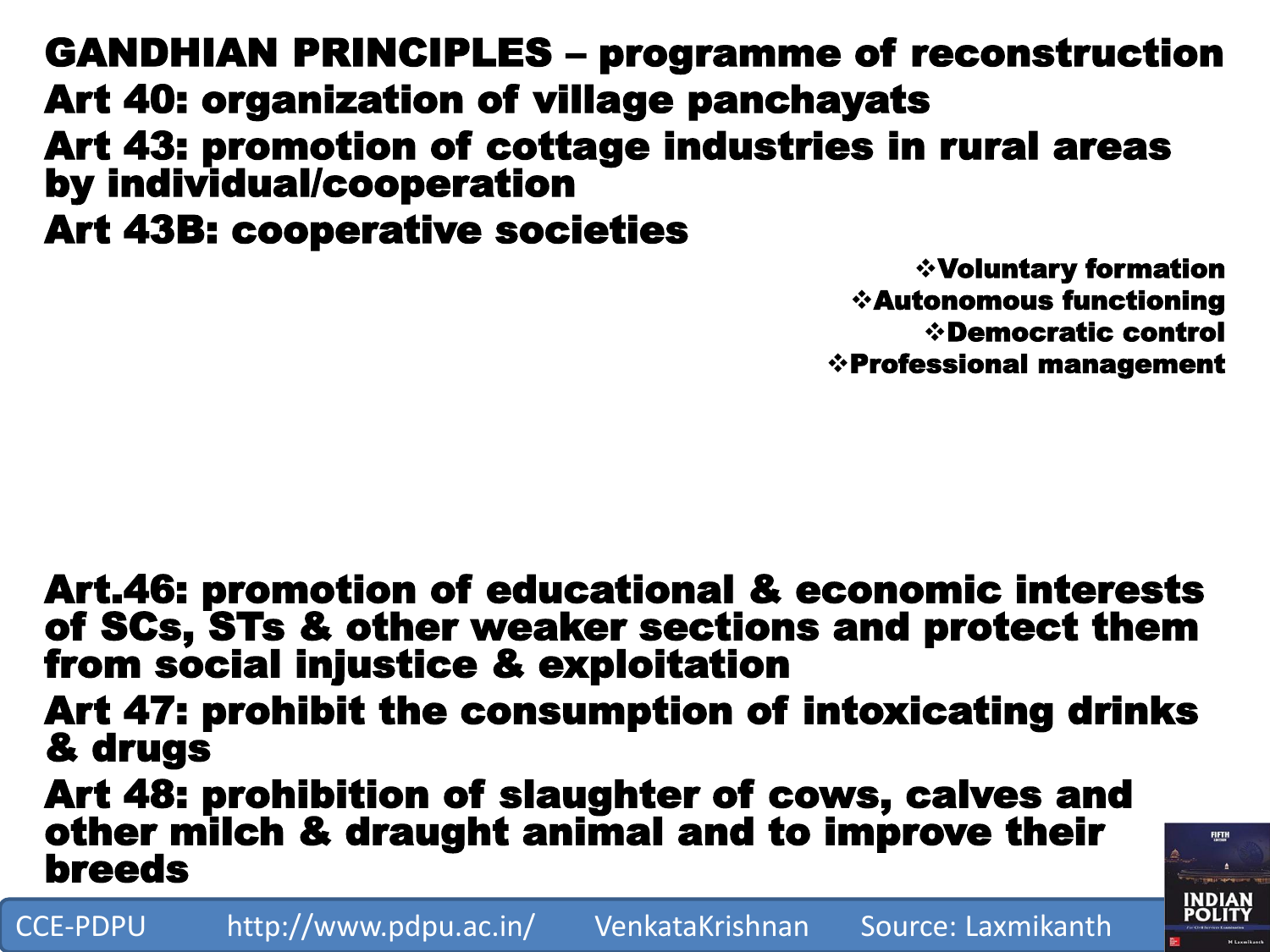# Liberal intellectual principles Art.44 – for all citizens uniform civil code

# Art.45 – early childhood care and education for all children – 6

- Art. 48 Agriculture and animal husbandry on scientific lines
- Art. 48A Environment protection
- Art. 49 nationally important monument protection
- Art. 50 separation of judiciary from executive

Art. 51 – promotion of international peace & security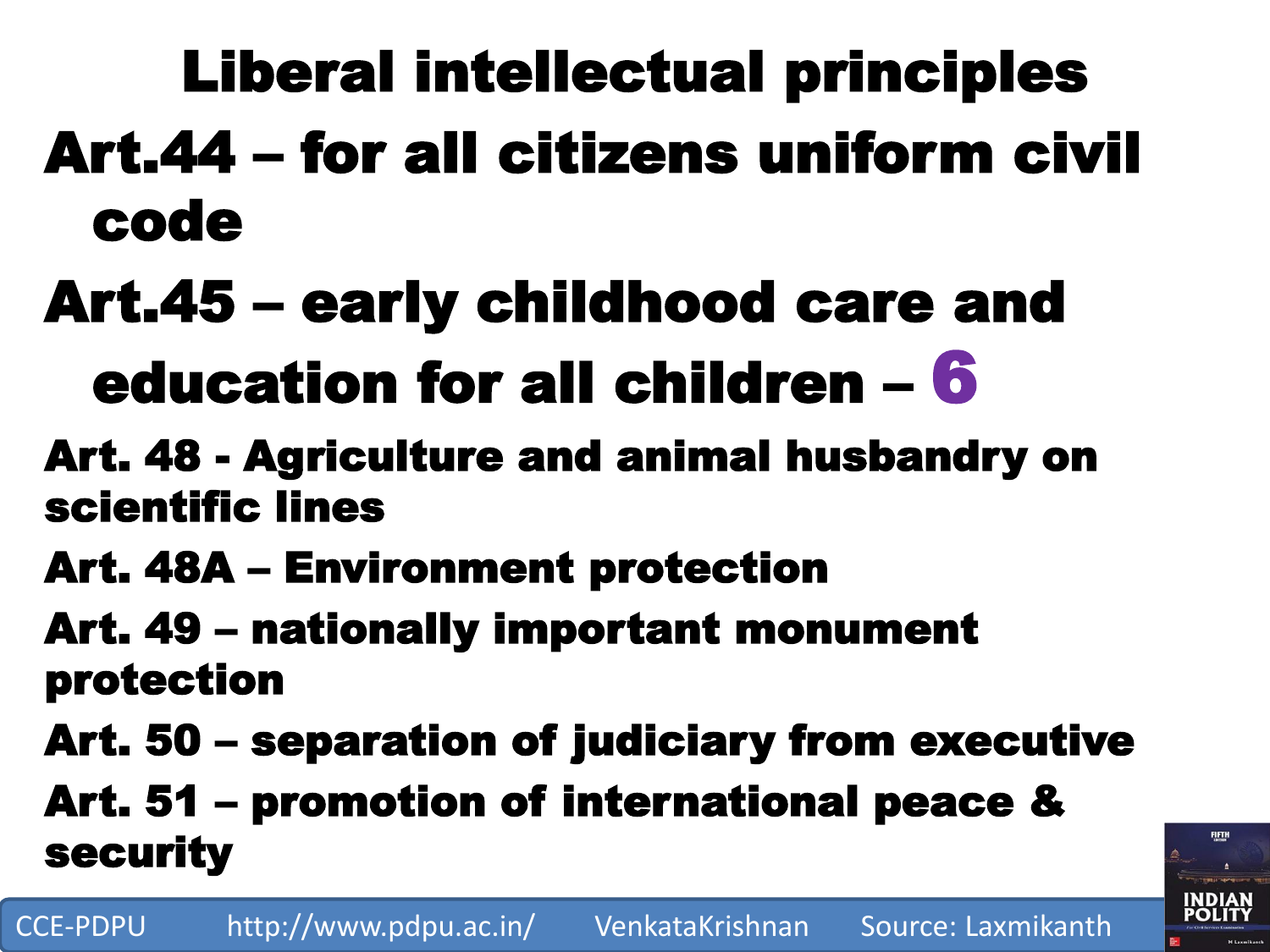## NEW DIRECTIVE PRINCIPLES 42nd A. Act, 1976

Art. 39: opportunities for health development of children

- Art. 39A : Equal justice & free legal aid
- Art 43 A : Participation of workers in the management of industries
- Art. 48A Environment protection 44th A. Act, 1978
- Art 38: To minimize inequalities in income, status, facilities & opportunities 86th A. Act, 2002
- Art.45 early childhood care and education for all children – 6

## 97th A. Act, 2011

Art 43B: cooperative societies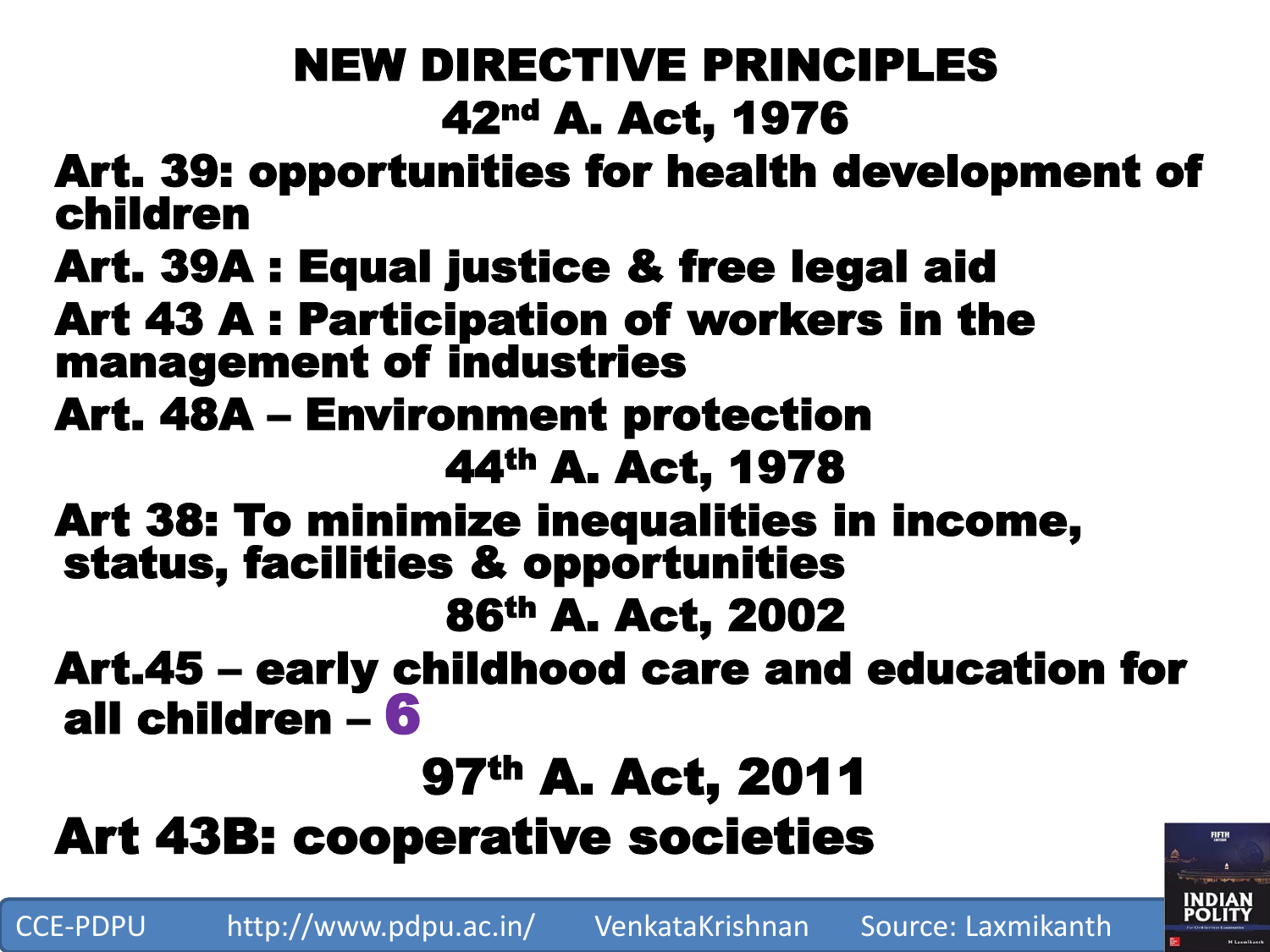SANCTION BEHIND DIRECTIVE PRINCIPLE Sir B N Rau [constitutional adviser to constituent assembly]- 2 type of rights for individual – justiciable (FRs) & nonjusticiable(DPSP)

Not able to ignore the DPSP -Alladi Krishna Swamy Ayyar & Dr. B.R. Ambedkar

Assertion: DPSP non-justiciable & nonenforceable

Reason 1: insufficient financial resources

Reason 2: diversity & backwardness inhibit implementation

Reason 3: promote flexibility in decision making

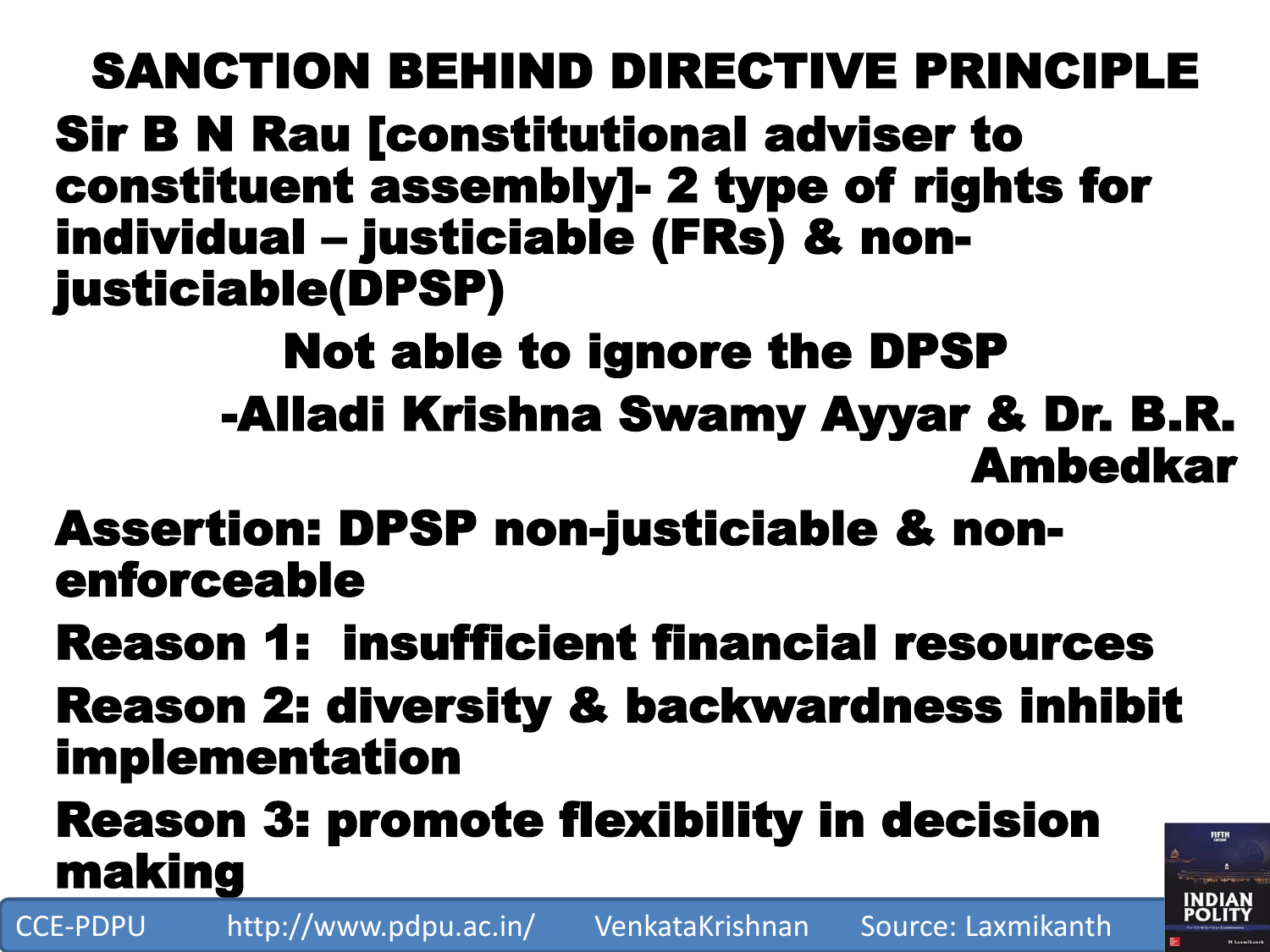

### No legal force Illogically arranged Conservative Lead to constitutional conflict UTILITY  $\checkmark$  Instrument of instructions to all authorities  $\checkmark$  Helped courts in judicial review  $\checkmark$  Facilitate stability & continuity in domestic & foreign policies A:Supplementing FRs, R: socio-economic rights  $\checkmark$  Creates favourable atmosphere for citizens  $\checkmark$  Enable the opposition parties to exercise influence & control Reference set for People to judge

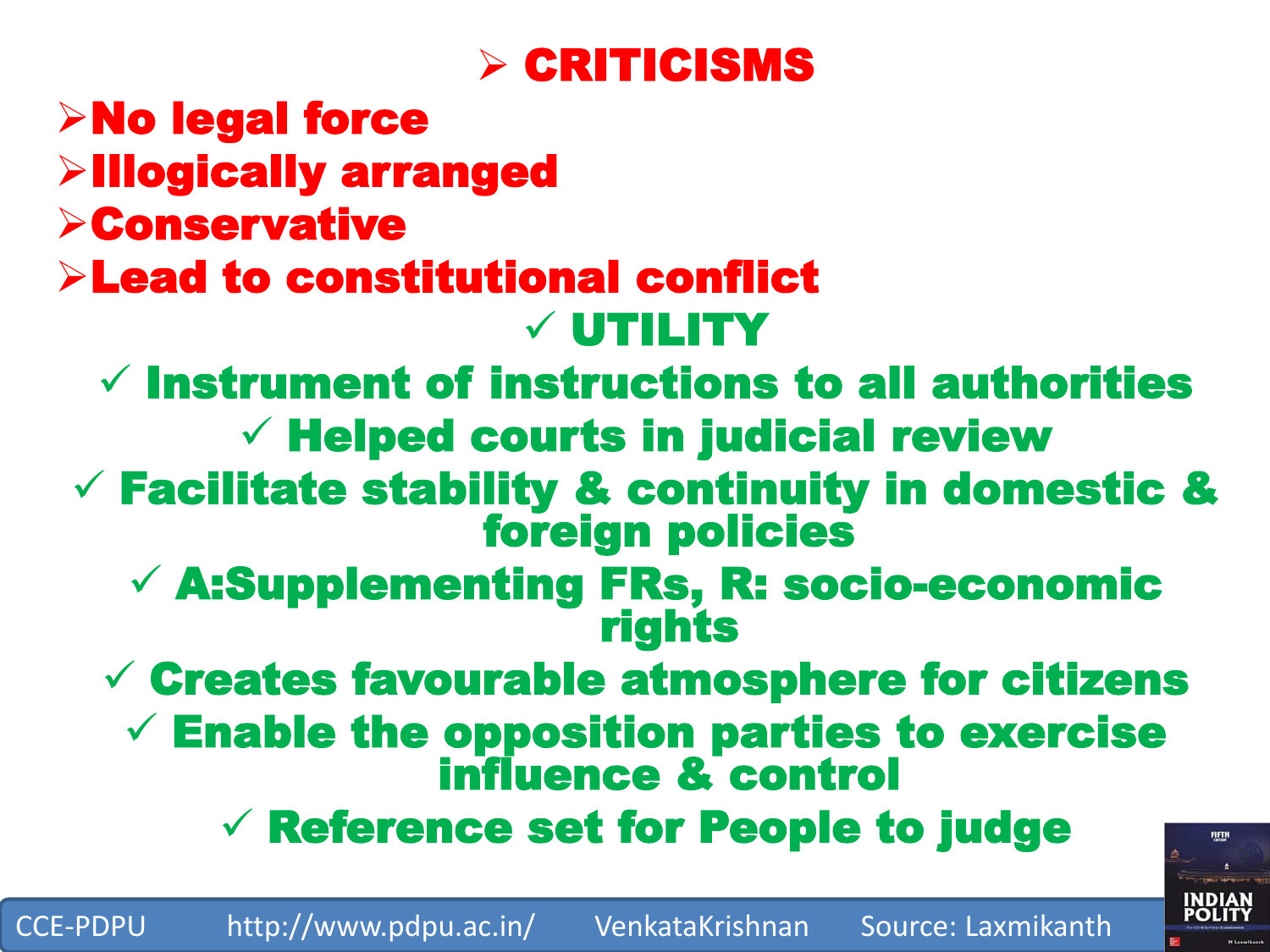## • CONFLICT BETWEEN FRs (Judiciary) & DPSP (Parliament + Government)

- 1950 Champakam Dorairajan case  $\mathbf{FR}_{\text{vs DPSP}} \mathbf{FRs}$ amendable  $\rightarrow$ 1<sup>st</sup>, 4<sup>th</sup> 17<sup>th</sup> Amendments
- $\cdot$  1967 Golaknath case  $\mathbf{FRS}$  vs DPSP FRs NOT amendable  $\rightarrow$ 24<sup>th</sup>, 25<sup>th</sup> Amendments  $\rightarrow$  Parliament alter, amend, abrogate any part of the Constitution even to the extent of taking away all fundamental rights [Article 368]
- $\cdot$  1973 Keshavanada Bharathi case  $\textsf{FRs}$  vs DPSP

**- basic structure doctrine**  $\rightarrow$  **42<sup>nd</sup> Amendment** DPSP

• 1980 – Minerva Mills case -  $\mathbf{FR}_{s}$  vs DPSP - basic structure doctrine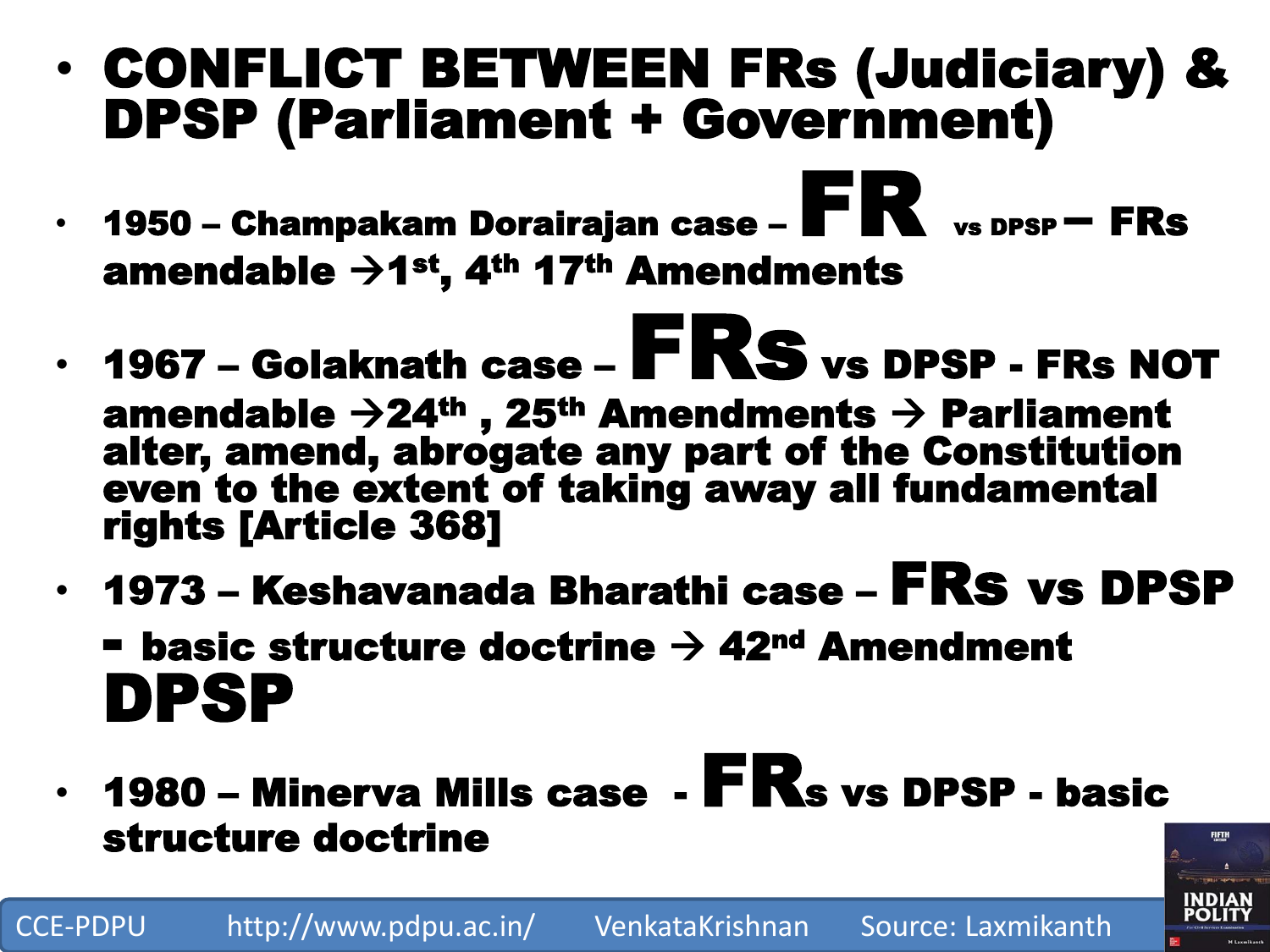- IMPLEMENTATION OF DPSP
- Since 1950 Governments of centre & states made laws & implemented several programmes
- 1. Planning Commission & NITI Aayog
- 2. Land reform laws by states
- 3. Acts related to industrial workers
- 4. Child labour banned
- 5. Laws for protection of women workers
- 6. Measures to utilise financial resources for common good
- 7. Free legal services Lok Adalat: Statutory, civil court status, awards binding on the parties, no appeal on any court
- 8. Boards for cottage industries development
- 9. Employment schemes/programmes
- 10. Laws related to environment
- 11. Steps to modernise agriculture & animal husbandry
- 12. Panchayat system
- 13. Reservation for weaker sections
- 14. Cr. P . C to separate judiciary from executive
- 15. Steps to ancient heritage
- 16. PHCs & other health programmes
- 17. Laws to prohibit slaughter
- 18. Old age pension/ unemployment allowance
- 19. Non- alignment in foreign policy